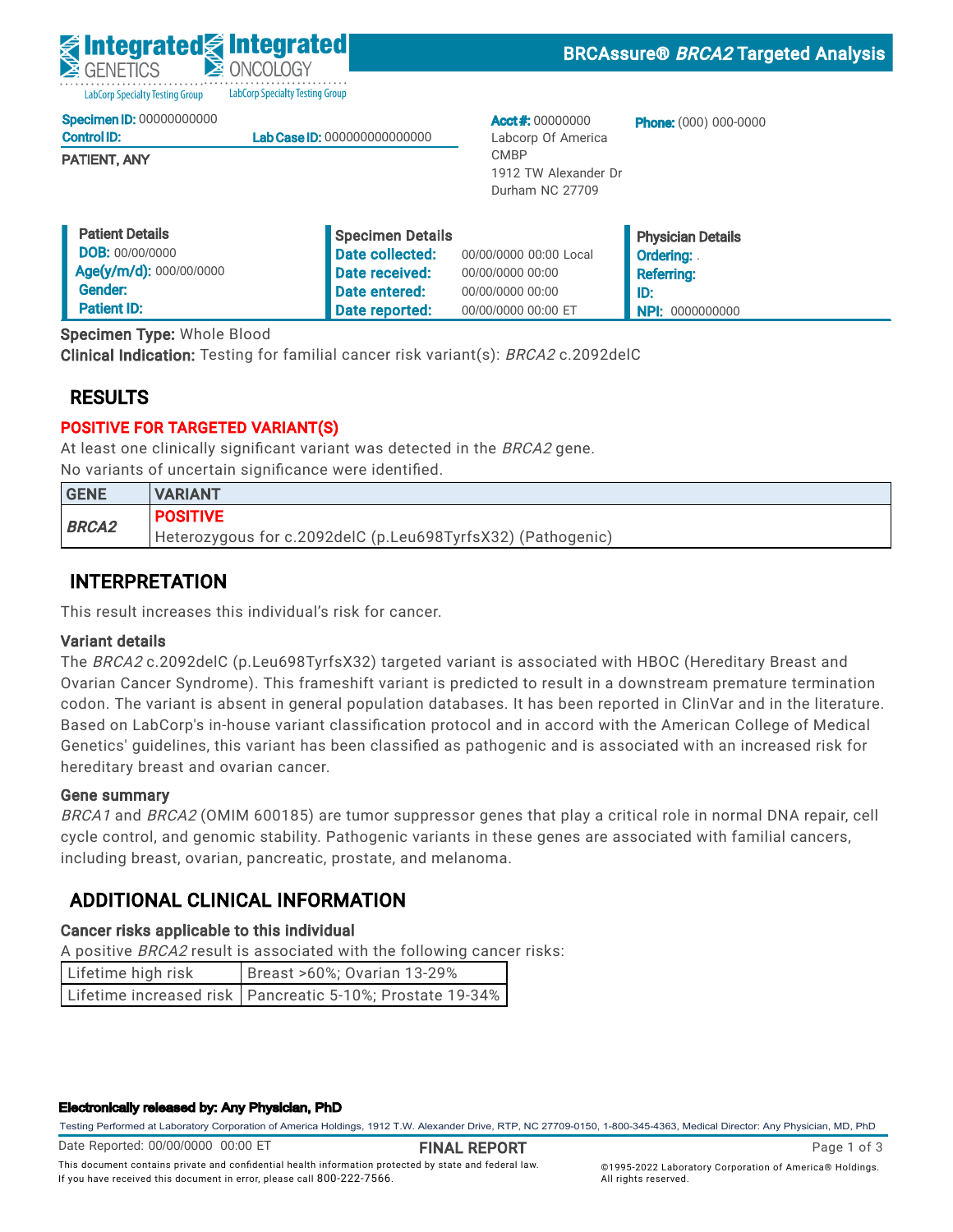

DOB: 00/00/0000

<u>Patient ID:</u>

Control ID: Lab Case ID: 000000000000000

**Specimen ID: 00000000000** Date Collected: 00/00/0000 00:00 Local

## ADDITIONAL CLINICAL INFORMATION

### NCCN Guidelines

When BRCA1 and BRCA2 results are negative, additional testing may be helpful for some patients with breast, ovarian, prostate and pancreatic cancer. Guidelines from the National Comprehensive Cancer Network® (NCCN®) recommend considering germline genetic testing for high-penetrance breast and/or ovarian cancer General Control Communications Patient International Date entered: 05/02/2022 11:56  $D \sim 2$ ,  $D \sim 11$ ,  $D \sim 2$ ,  $D \sim 2$ ID:<br>N:112 genes (including, but not limited to, BRCA1/2, CDH1, PALB2, PTEN, and TP53) in patients with any of the criteria<br>. Specimen Type: Whole Blood cancer genes, an Integrated Genetics' Genetic Coordinator is available at 800-345-4363. Clinical Indian Indian Indian Indian Cancer risk variant (s): BRCA2 c.2002delClinical c.2002delClinical c.2002 in the table below. To discuss comprehensive genetic testing for breast, ovarian, prostate and pancreatic

| Breast cancer diagnosed $\leq$ age 45                  | Male breast cancer, ovarian cancer, or pancreatic |
|--------------------------------------------------------|---------------------------------------------------|
|                                                        | cancer                                            |
| Breast cancer diagnosed age 46-50 with multiple        | Prostate cancer at any age and Ashkenazi Jewish   |
| primary breast cancers or $\geq$ 1 close relative with | ancestry, or that is metastatic, high risk or in  |
| breast, ovarian, pancreatic, or prostate cancer        | combination with certain family history criteria  |
|                                                        |                                                   |

Breast cancer diagnosed at any age and one of the following:

- To aid in PARP inhibitor or olaparib treatment
- **BRCA2 Ashkenazi Jewish ancestry**<br>• Ashkenazi Jewish ancestry
	- Triple negative breast cancer
- $\bullet~\geq$  1 close relative with breast cancer  $\leq$  age 50, or ovarian, pancreatic, prostate, or male breast cancer at any age
- This result increases this individual's risk for cancer. ≥ 3 total diagnoses of breast cancer in patient and/or close blood relatives
- $\bullet$   $\geq$  2 close blood relatives with either breast or prostate cancer at any age

Patients with a first or second degree relative meeting certain criteria in this table may consider germline Ovarian Cancer Syndrome Syndrome (Syndrome). This frameship variant is predicted to result in a downstream pre<br>In a downstream present in a download to result in a down the frame of the Cancer Syndrome of the syndrome of genetic testing as well. Complete criteria may be found at NCCN.org.  $\hskip20pt\hskip20pt\hskip20pt\hskip20pt\hskip20pt\hskip20pt\hskip20pt\hskip20pt\hskip20pt\hskip20pt\hskip20pt\hskip20pt\hskip20pt\hskip20pt\hskip20pt\hskip20pt\hskip20pt\hskip20pt\hskip20pt\hskip20pt\hskip20pt\hskip20pt\hskip20pt\hskip20pt\hskip20pt\h$ 

### RECOMMENDATIONS THE AMERICAN CLASSIFICATION protocol and in accord with the American College of Medical College of Medical College of Medical College of Medical College of Medical College of Medical College of Medical Coll GEOGWINENDATIONS

NCCN Guidelines provide clinical management recommendations. The most current guidelines may be found at NCCN.org. Modification of surveillance, including initiation of earlier and/or more frequent screening, may be<br>. based on guidelines and a patient's personal and/or family history for specific associated cancers.

analysis for other family members with a LabCorp Genetic Coordinator please call 800-345-4363. cycle control, and genomic stability. Pathogenic variants in these genes are associated with familial cancers, Genetic counseling is recommended to discuss the potential clinical and/or reproductive implications of these ADDITIONAL CLINICAL INFORMATION relative having this variant. To access Integrated Genetics' Genetic Counselors please visit results, as well as recommendations for testing family members. There is a 50% chance (1 in 2) of a first-degree www.integratedgenetics.com/genetic-counseling or call (855) GC-CALLS (855-422-2557). To discuss targeted

#### Electronically released by: Any Physician, PhD

Testing Performed at Laboratory Corporation of America Holdings, 1912 T.W. Alexander Drive, RTP, NC 27709-0150, 1-800-345-4363, Medical Director: Any Physician, MD, PhD